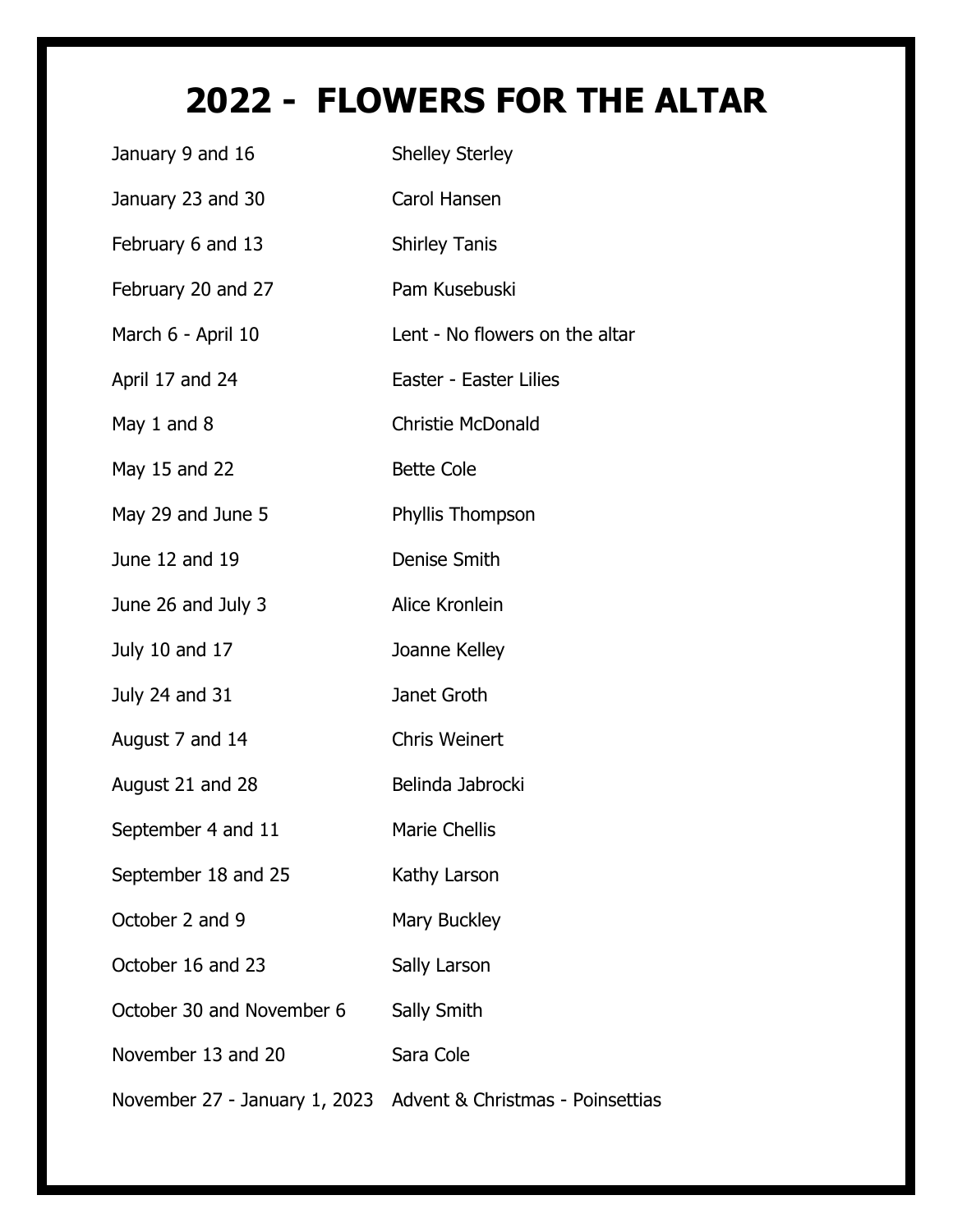## **2022 GROUNDS MAINTENANCE**

| January 2 - March 27     | <b>Eric Egeler</b> |
|--------------------------|--------------------|
| April 3 and 10           | Kevin Kalmbach     |
| April 17 and 24          | Lloyd Hansen       |
| May 1 and 8              | <b>Todd Hansen</b> |
| May 15 and 22            | David Kronlein     |
| May 29 and June 5        | Roger Thompson     |
| June 12 and 19           | Pat Appledorn      |
| June 26 and July 3       | Michelle Henri     |
| July 10 and 17           | Kevin Kalmbach     |
| July 24 and 31           | <b>Gary Smith</b>  |
| August 7 and 14          | Lloyd Hansen       |
| August 21 and 28         | Leon Jabrocki      |
| September 4 and 11       | Otto Larson        |
| September 18 and 25      | Leonard Larson     |
| October 2 and 9          | Don Thompsen       |
| October 16 and 23        | Otto Larson        |
| October 30 - December 25 | Eric Egeler        |

If you are unable to mow the lawn on your scheduled dates, please let the Property Committee Chairman, Kevin Kalmbach, know 616-540-6299 so someone else can do it for you.